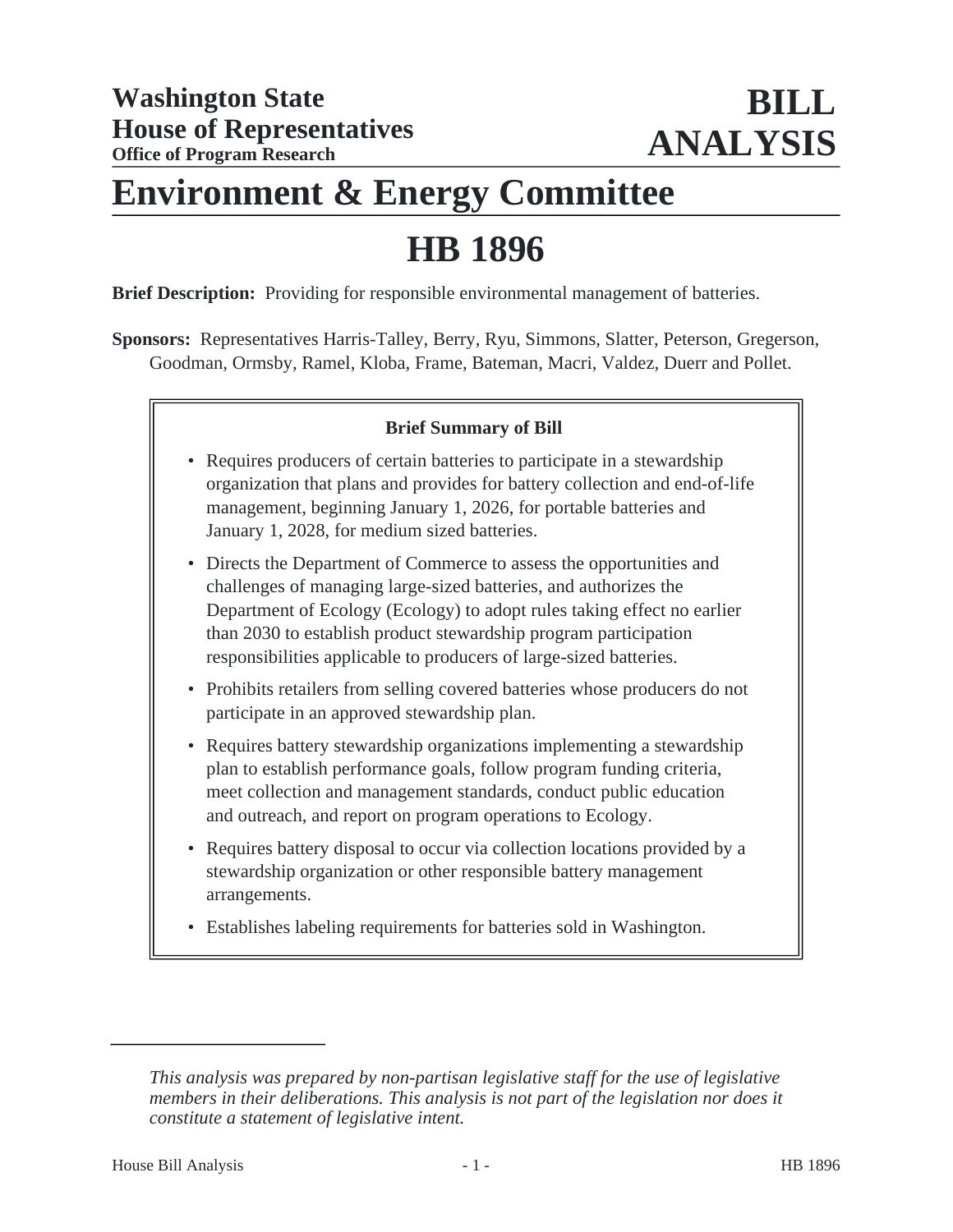#### **Hearing Date:** 1/25/22

**Staff:** Jacob Lipson (786-7196).

#### **Background:**

There are several chemical compositions of single-use and rechargeable batteries in common commercial use, including alkaline, nickel cadmium, lithium ion, and lead acid. The dangerous waste rules adopted by the Department of Ecology (Ecology) allow businesses to manage most types of batteries as universal waste, which allows the batteries to be managed consistent with universally-applicable waste containment, management, accumulation, labeling, shipment, and release response criteria. Ecology encourages household generators of battery waste to take them to a household hazardous waste collection facility. Another option is to return the batteries to the place of purchase, if the retailer participates in a battery return program. Some product and battery manufacturers and retailers participate voluntarily in programs to promote battery recycling.

Washington has established five types of product stewardship programs: electronic products, light bulbs that contain mercury (such as compact fluorescent lights), photovoltaic solar panels, pharmaceuticals, and paint. The electronic products stewardship program provides for the collection and management of batteries and other components contained in covered electronic products.

In general, the state's product stewardship programs require producers to participate in a stewardship organization or program that is responsible for the collection, transport, and end-oflife management of covered products. Ecology is responsible for the oversight of the state's product stewardship programs, with the exception of the pharmaceutical stewardship program, which is overseen by the Department of Health.

Under state solid waste laws, Ecology implements and enforces a vehicle battery recycling program. Batteries covered by the program include batteries with a core of elemental lead that are capable of use in any vehicle, truck, boat, airplane, or utility vehicle and capable of producing six or more volts. The vehicle battery recycling program prohibits the disposal of covered batteries except by delivery to a person selling lead acid batteries, Ecology-authorized collectors, or to a secondary lead smelter. The retail sale of each vehicle battery must include in the price of battery sale a core charge of at least \$5, which is applied unless the purchaser offers the seller an equivalent used battery. People that sell vehicle batteries at retail in Washington must accept used vehicle batteries from a battery purchasers at the time of purchase of a replacement battery, and must post notices to inform customers of certain requirements of the vehicle battery recycling program.

The Pollution Control Hearings Board (PCHB) is an appeals board with jurisdiction to hear appeals of certain decisions, orders, and penalties issued by Ecology and several other state agencies. Parties aggrieved by a PCHB decision may obtain subsequent judicial review.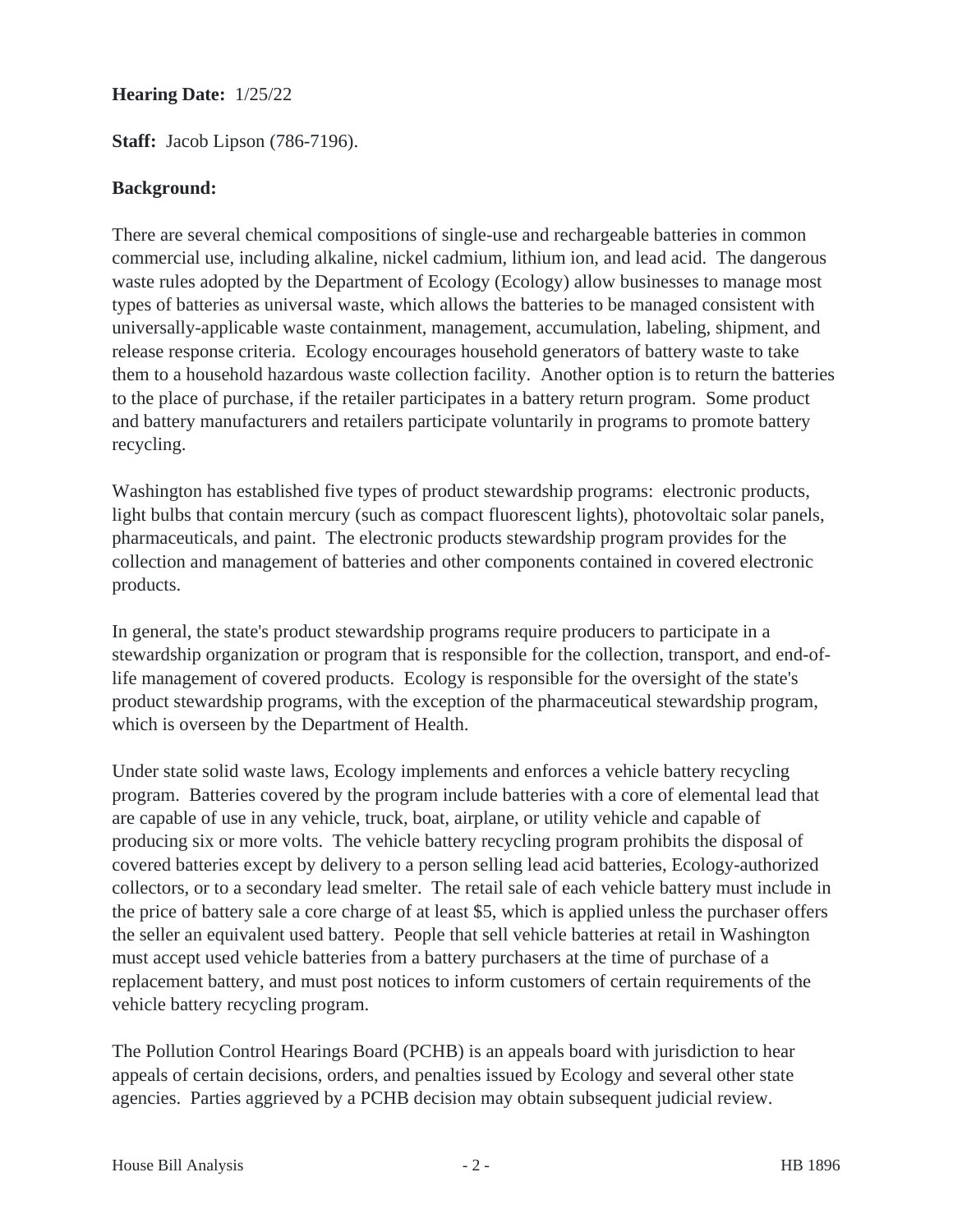Penalties that are appealable to the PCHB may be imposed and collected following certain protocols.

The Utilities and Transportation Commission supervises and regulates private solid waste companies, including reviewing and approving their rates and fees. Cities and towns also sometimes provide solid waste collection services.

# **Summary of Bill:**

# Battery Labeling Requirements.

Three categories of batteries are established based on size and power storage capacity:

- portable batteries of less than 11 pounds and that have a rating of 300 watt hours or less;
- medium format batteries of between 11 and 25 pounds, and a watt rating of between 300 or 1,000 watt hours; and
- large format batteries of at least 25 pounds or a rating of a least 1,000 watt hours.

Beginning January 1, 2025, producers and retailers may only sell, distribute, or offer for sale portable batteries, large format batteries, or, beginning January 1, 2027, medium format batteries, if the batteries are:

- marked to identify the chemistry employed in storing energy in the battery. Beginning January 1, 2027, this marking must include a color code mark;
- marked with an identification of the battery's producer, unless the battery is less than half an inch in diameter or does not have a surface of longer than half an inch;
- marked with the weight and watt-hour rating of the battery, if the battery is a medium format or large format battery; and
- labeled to indicate that the battery is recyclable and should not be disposed of in solid waste or recycling containers other than stewardship program collection containers.

By rule, the Department of Ecology (Ecology) may amend battery labeling requirements to maintain consistency with labeling requirements in federal law or other states.

# Battery Manufacturer and Retailer Responsibilities.

Beginning January 1, 2026, each producer selling portable batteries or battery containing products must participate in and fund a stewardship organization that implements a stewardship plan approved by Ecology. This requirement applies to producers of medium format batteries beginning January 1, 2028. Producers that do not participate in a stewardship plan may not sell covered batteries in Washington. Excluded from these requirements are producers of batteries contained within medical devices, batteries that contain electrolyte as a free liquid, button cell batteries contained in circuit boards and equipment, and batteries subject to the Ecologyimplemented lead vehicle battery recycling program and other portable batteries contained in motor vehicles. A producer of a covered battery or battery containing product is:

- the person that manufacturers the covered battery or battery containing product and sells it in or into Washington under that person's brand;
- the owner or licensee of a brand under which the covered battery or battery containing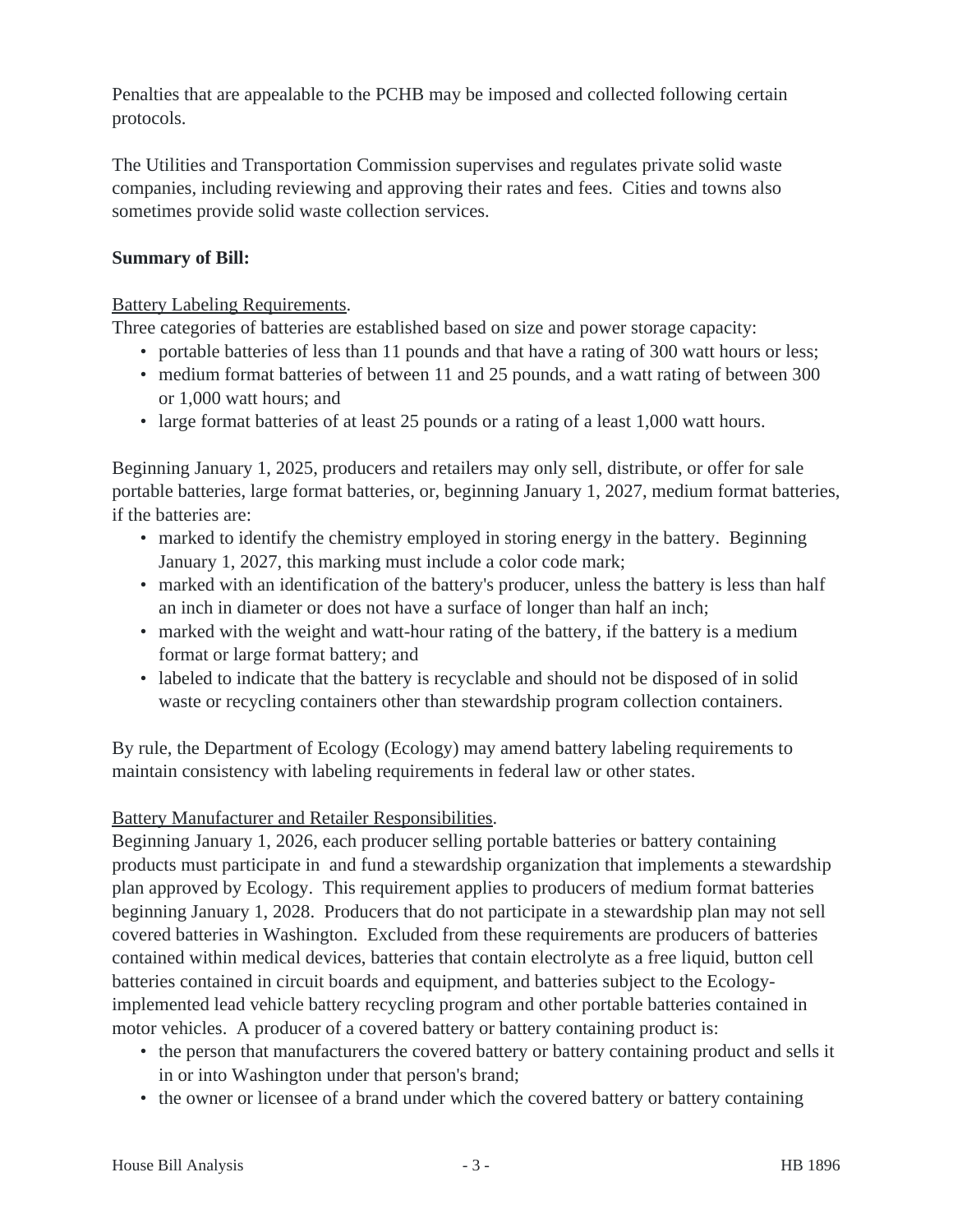product is sold or distributed in or into Washington;

- a person that imports the covered battery or battery containing product into Washington; or
- the person who imports or distributes the covered product in or into Washington, if there is no person over whom the state can constitutionally exercise jurisdiction that meets one of the above criteria for a covered producer.

Beginning July 1, 2026, for portable batteries and January 1, 2028, for medium-format batteries, retailers may not sell or offer for sale covered batteries or battery containing products unless the producer participates in stewardship organization. Retailers are in compliance and not subject to penalties so long as a website made available by the Ecology lists the producer or brand of battery or battery containing product as being a stewardship plan participant. Retailers are not required to make retail locations available to serve as collection locations for a battery stewardship program; however, retail locations that do serve as collection locations must comply with standards for battery collection locations established for the stewardship organization. Retailers may not sell batteries that are not marked consistent with battery labeling requirements. At the time of sale, retailers must provide information supplied by the battery stewardship organization regarding the options for end-of-life management options provided through the stewardship program. Retailers may not charge a point-of-sale fee to consumers to cover stewardship organization or stewardship program costs.

# Stewardship Plan Submission and Performance Goals, Funding, Collection and Management, and Education and Outreach.

By July 1, 2025, or at least six months before a plan begins to be implemented, a battery stewardship organization must submit a plan to Ecology for approval. Ecology must review a submitted plan and may approve it based on consideration of 13 specified components. When certain changes occur to program operations, stewardship organizations must submit new plans to Ecology or must submit plan amendments to Ecology, depending on the nature of the operational change. Battery stewardship organizations must submit new plans for approval to Ecology at least every five years. Ecology may require the submission of a revised plan at least five years after the approval of an initial plan if the battery stewardship organization fails to meet specified performance goals.

Major elements of the plan submitted to Ecology for approval, and of stewardship program operations, include:

- *performance goals*: each battery stewardship plan must include performance goals that annually measure program achievements. Performance goals must include targeted collection rates, a target recycling efficiency rate of at least 70 percent for rechargeable batteries and 80 percent for primary batteries, targets for the amount of secondary material derived from battery recycling processes, and public awareness, convenience, and accessibility goals;
- *program funding*: stewardship organizations must ensure funding is available to fully implement a program in an environmentally sound and socially just manner, including battery collection, transport and recycling, education and outreach, administrative fees, and program evaluation. The system of charges paid by participating producers must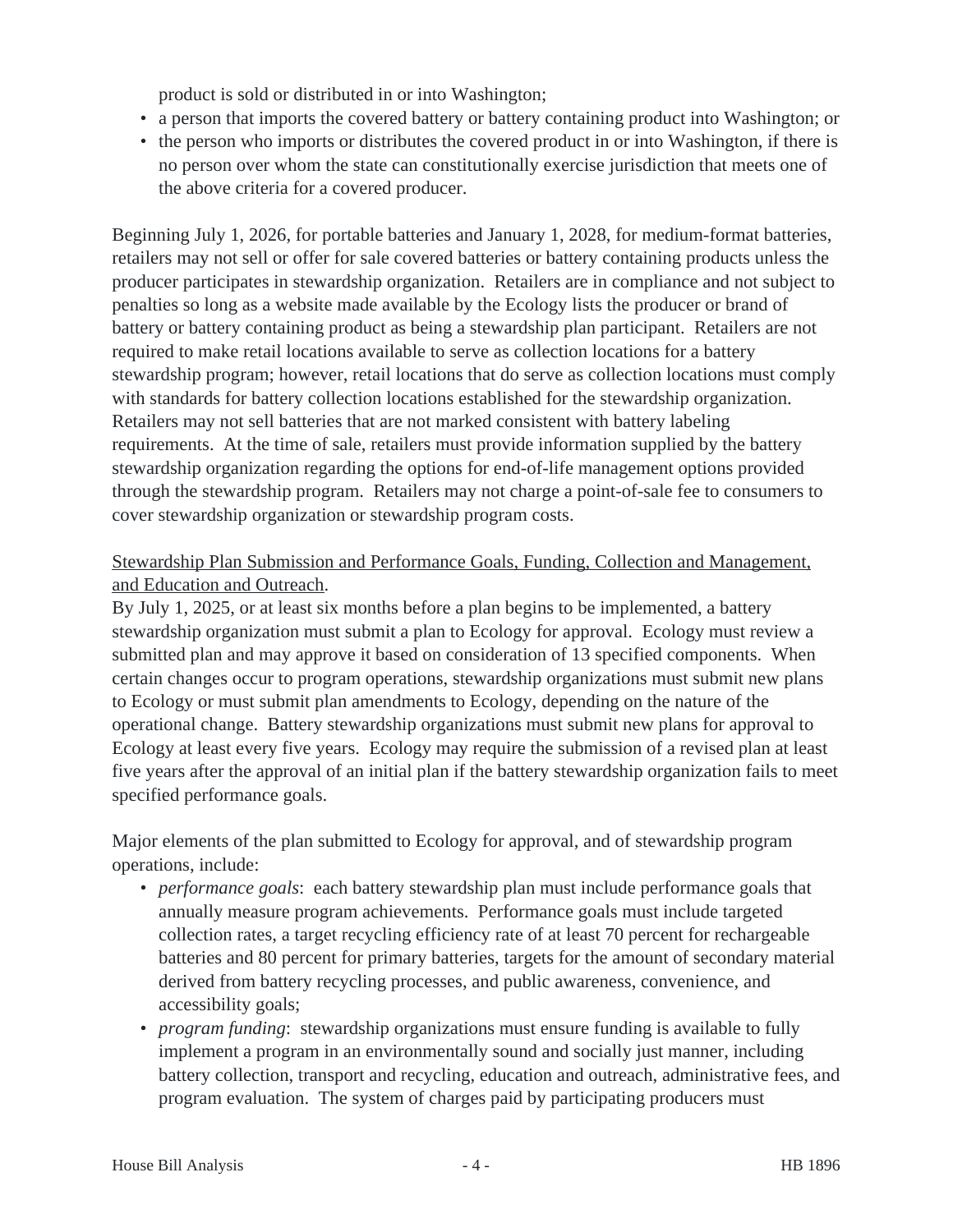encourage design attributes that reduce environmental impacts, such as through ecomodulated fees, and must, at minimum, reduce charges for batteries that contain recycled content. Stewardship organizations must reimburse local governments for demonstrable costs for battery collection location services;

- battery collection and management: battery stewardship organizations must provide for the collection of all chemistries and brands of covered batteries on a free, continuous, convenient, visible, and accessible basis to any person, business, or government. Battery stewardship organizations must provide suitable collection containers, and collection sites must adhere to an operations manual. Statewide collection opportunities meeting enumerated criteria must be provided, as demonstrated using geographic information modeling. Medium format batteries may only be collected at household hazardous waste facilities or other locations with persons certified to ship and handle hazardous materials under federal regulations. Stewardship organizations are not required to provide for the collection of battery containing products or batteries that remain in battery containing products at the time of delivery to a collection site, but are required to collect batteries that are no longer in battery containing products at the time of delivery to a collection site. Collected batteries must be managed by a battery stewardship organization in a hierarchy that prioritizes, in descending order, prevention and waste reduction, reuse, recycling, and other end-of-life management options, which are allowed only if demonstrated to Ecology that other management options are infeasible; and
- *education and outreach*: stewardship organizations must carry out specified promotional activities, including developing a website and a collection site procedural manual. Retailers must be provided promotional materials by stewardship organizations, and collection sites must be provided safety information. Stewardship organizations must carry out a public awareness survey at the beginning of the program at least every five years.

# Battery Stewardship Program Administration, Enforcement, and Reporting.

Battery stewardship organizations must submit annual reports to Ecology, beginning June 1, 2027. Annual reports must include financial audits and statements, operational and logistical information such as the location of collection sites, and specified statistics regarding program operations, including statistics used to determine the satisfaction of program performance goals under the plan. Battery stewardship organizations may request that Ecology keep submitted information confidential.

Ecology must adopt rules to implement, administer, and enforce battery management requirements. Ecology must establish annual fees to be paid by stewardship organizations. Ecology is assigned specific roles and responsibilities, including reviewing submitted stewardship plans and annual reports, and maintaining a website that lists producers and brands participating in an approved stewardship program.

Ecology may impose civil penalties of up to \$1,000 per violation per day after first issuing a written warning, or up to \$10,000 per violation per day for repeat violations or for violations of corrective action orders. Penalties are appealable to the Pollution Control Hearings Board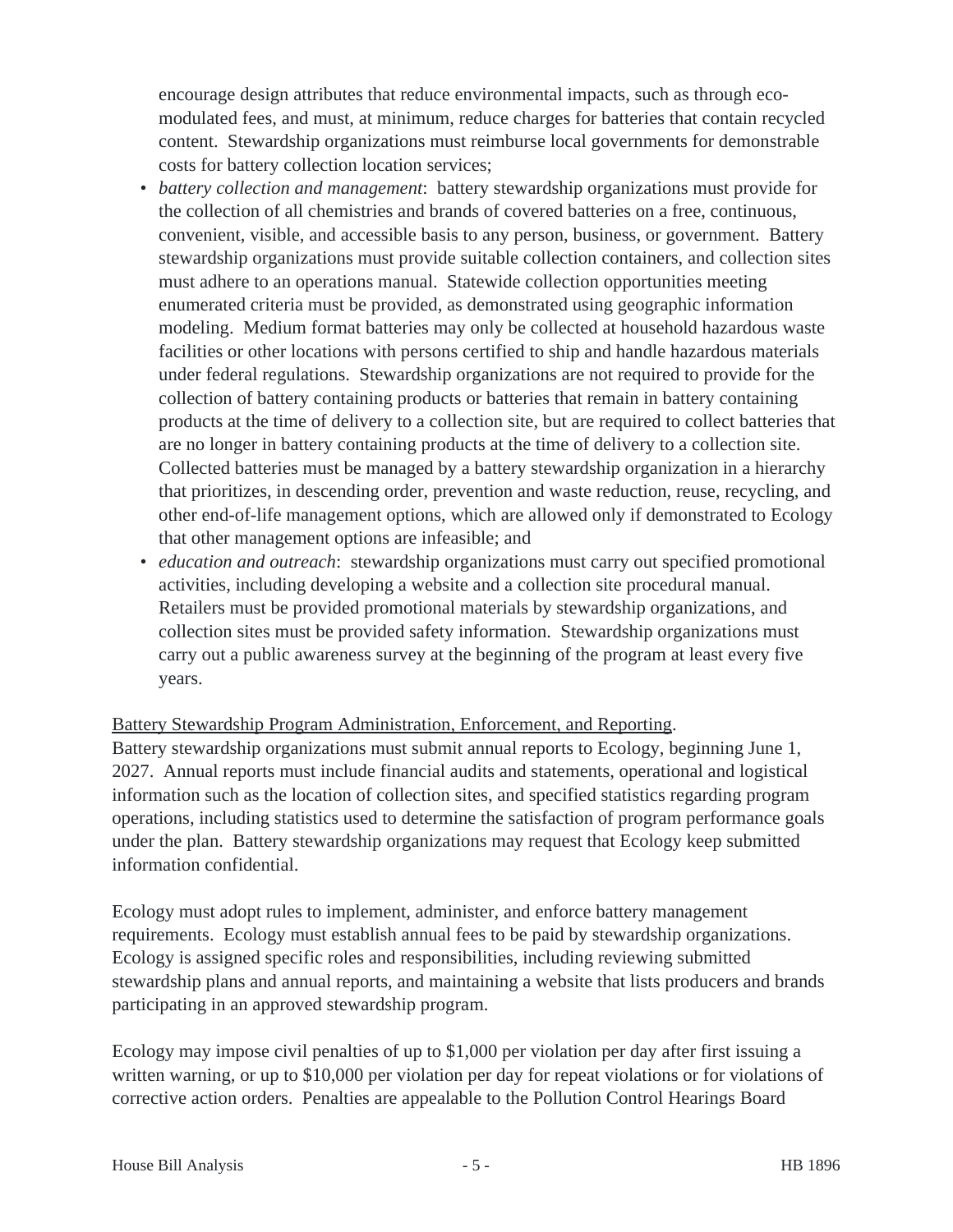(PCHB), and must be imposed in a manner consistent with the issuance of other penalties appealable to the PCHB.

An account is created for the deposit of administrative fees paid by stewardship organizations and of penalties.

# Large Format Batteries.

By July 1, 2026, the Department of Commerce, in consultation with Ecology and interested stakeholders, must assess the opportunities and challenges for the end-of-life management of large format batteries. The assessment must identify any needed adjustments to stewardship program requirements that apply to portable and medium format batteries, and recommend how to design a stewardship program to encourage battery technology that reduces reliance on rare earth and conflict materials and uses more earth abundant materials. The Department of Commerce must submit the assessment's findings to the Legislature by October 1, 2026.

By January 1, 2029, Ecology may adopt rules that require producers of large format batteries to participate in a stewardship program that substantially fulfills the types of requirements established for medium format batteries, including program components addressing plan participation, retailer obligations, plan submission, performance goals, program funding, battery collection and management, education and outreach, reporting, and fee payment. Rules adopted by Ecology may require producers of large format batteries to participate in a stewardship program no earlier than July 1, 2030, and must consider the Department of Commerce's assessment. Based on the Department of Commerce's assessment, if it is infeasible to include large format batteries in some or all product stewardship requirements, Ecology may delay or exclude categories of large format batteries from adopted program rules.

# Battery Disposal Requirements.

Persons, residents, businesses, facilities, and office buildings must dispose of unwanted covered batteries through the battery stewardship program's collection locations, except for commercial, industrial, or government facilities that use other responsible battery management arrangements. Batteries may not be placed in waste containers for disposal in landfills, incinerators, or wasteto-energy facilities, or in mixed non-battery recyclable containers that do not have a separate location or compartment for covered batteries.

Solid waste facilities are not in violation of these requirements if they post conspicuous signage regarding the requirement to use stewardship program battery collection locations for battery disposal.

These requirements take effect July 1, 2026, for portable batteries and July 1, 2028, for medium format batteries, or on the first date when a battery stewardship organization begins implementing an approved plan. The requirements take effect July 1, 2030, for large format batteries unless Ecology provides otherwise by rule.

# Financial Reconciliations and Civil Actions Among Producers and Stewardship Organizations.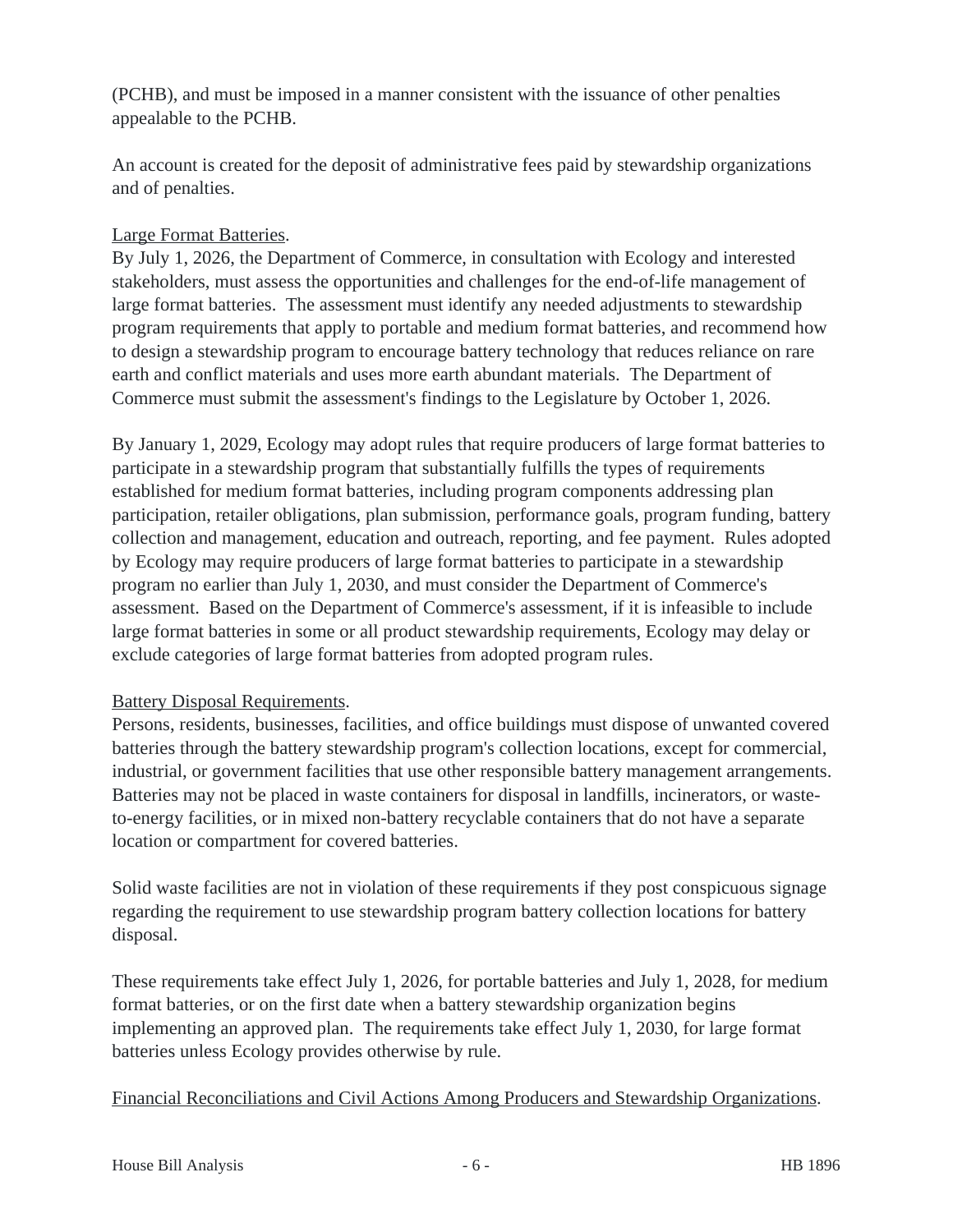Each battery stewardship organization must collect and provide for end-of-life management in an amount roughly equal to the weight of batteries sold into Washington by participating producers. Under stewardship plans, battery stewardship organizations may seek or provide reimbursement from battery stewardship organizations that do not collect and manage their share of batteries of participating producers.

Battery stewardship organizations may bring civil actions to recover costs, damages, and fees from producers who sell covered batteries or battery-containing products not included in an approved plan. In order to bring a civil action, a stewardship organization must incur costs for managing batteries in excess of \$1,000 associated with a nonparticipating producer. Stewardship organizations may only bring civil actions if the stewardship organization has achieved collection rate performance goals. Battery stewardship organizations may also bring civil actions against other battery stewardship organizations that underperform on their battery collection responsibilities by failing to collect and manage batteries in an amount roughly equivalent to the national market share of producers participating in the plan. Civil actions are in addition to Ecology's penalty authority.

For batteries collected by an organization implementing an electronic product stewardship program under the state's electronic product stewardship law:

- the electronic product stewardship organization must receive reimbursement, upon request, from a battery stewardship organization for costs associated with the electronic product stewardship program's management of covered batteries, including administrative, public education, collection, and transportation costs. Stewardship organizations under the state's electronic product stewardship program must credit cost reductions due to payments from battery stewardship organization to producers of covered electronic products associated with those batteries; or
- the battery stewardship organization must take possession of the covered batteries and arrange for their final disposition.

Electronic product stewardship programs that receive payment from or submit batteries to battery stewardship organizations must provide documentation to battery stewardship organizations as necessary for the battery stewardship organization to fulfill its reporting obligations to the Ecology.

# Other.

Producers and battery stewardship organizations that prepare, submit, and implement a battery stewardship program are granted immunity from state antitrust and trade practice laws for the limited purpose of the battery stewardship program.

A severability clause is included.

# **Appropriation:** None.

**Fiscal Note:** Requested on January 18, 2022.